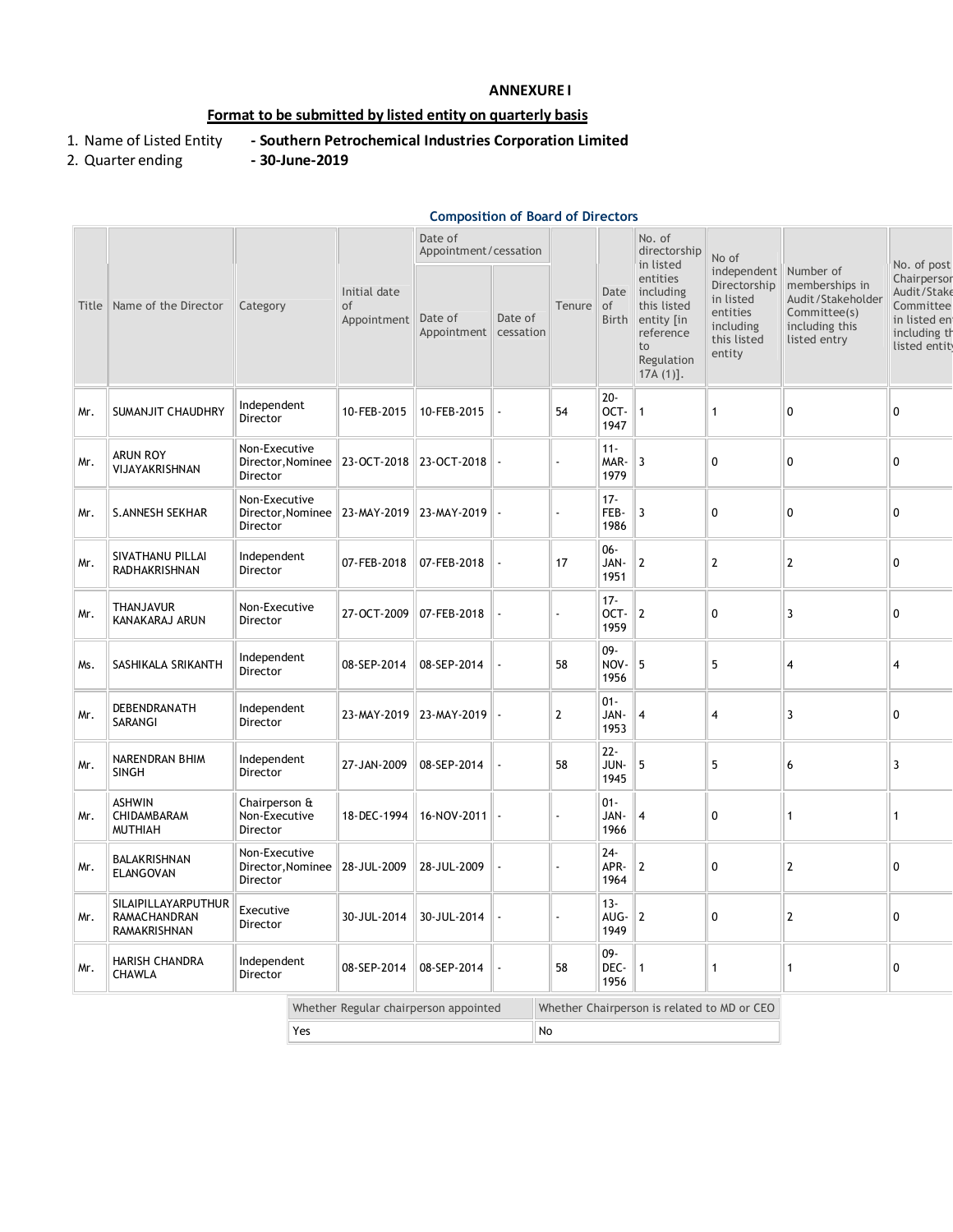## **Composition of Committees**

 $\sim$ 

| <b>Audit Committee</b>                                  |                                        |                                |                    |             |                        |                     |                      |                   |  |  |
|---------------------------------------------------------|----------------------------------------|--------------------------------|--------------------|-------------|------------------------|---------------------|----------------------|-------------------|--|--|
| Name of Committee members                               | Category                               |                                | Chairperson/Member |             |                        | Date of Appointment |                      | Date of Cessation |  |  |
| SASHIKALA SRIKANTH                                      | Independent Director                   |                                | Chairperson        |             | 21-Sep-2015            |                     |                      |                   |  |  |
| THANJAVUR KANAKARAJ ARUN                                |                                        | Non-Executive Director         |                    | Member      |                        | 07-Feb-2018         |                      |                   |  |  |
| NARENDRAN BHIM SINGH                                    |                                        | Independent Director           |                    | Member      |                        | 27-Jan-2009         |                      |                   |  |  |
| SIVATHANU PILLAI RADHAKRISHNAN                          |                                        | Independent Director<br>Member |                    |             |                        | 01-Apr-2019         |                      | ÷,                |  |  |
|                                                         |                                        |                                |                    |             |                        |                     |                      |                   |  |  |
| Whether Regular chairperson appointed<br>Yes            |                                        |                                |                    |             |                        |                     |                      |                   |  |  |
|                                                         |                                        |                                |                    |             |                        |                     |                      |                   |  |  |
| <b>Stakeholders Committee</b>                           |                                        |                                |                    |             |                        |                     |                      |                   |  |  |
| Name of Committee members                               | Category                               |                                | Chairperson/Member |             | Date of<br>Appointment |                     | Date of<br>Cessation |                   |  |  |
| THANJAVUR KANAKARAJ ARUN                                | Non-Executive<br>Director              |                                | Member             |             | 01-Apr-2019            |                     |                      |                   |  |  |
| NARENDRAN BHIM SINGH                                    | Independent<br>Director                |                                | Chairperson        |             | 27-Jan-2009            |                     |                      |                   |  |  |
| SILAIPILLAYARPUTHUR RAMACHANDRAN<br><b>RAMAKRISHNAN</b> | <b>Executive Director</b>              |                                | Member             |             | 18-May-2017            |                     |                      |                   |  |  |
|                                                         |                                        |                                |                    |             |                        |                     |                      |                   |  |  |
| Whether Regular chairperson appointed<br>Yes            |                                        |                                |                    |             |                        |                     |                      |                   |  |  |
|                                                         |                                        |                                |                    |             |                        |                     |                      |                   |  |  |
| <b>Risk Management Committee</b>                        |                                        |                                |                    |             |                        |                     |                      |                   |  |  |
| Name of Committee members                               | Category                               |                                | Chairperson/Member |             | Date of<br>Appointment |                     | Date of<br>Cessation |                   |  |  |
| SILAIPILLAYARPUTHUR RAMACHANDRAN<br><b>RAMAKRISHNAN</b> | <b>Executive Director</b>              |                                | Member             |             | 07-Nov-2014            |                     |                      |                   |  |  |
| THANJAVUR KANAKARAJ ARUN                                | Non-Executive<br>Director              |                                | Member             |             | 07-Feb-2018            |                     |                      |                   |  |  |
| SIVATHANU PILLAI RADHAKRISHNAN                          | Independent<br>Chairperson<br>Director |                                |                    | 18-May-2018 |                        | ÷.                  |                      |                   |  |  |
|                                                         |                                        |                                |                    |             |                        |                     |                      |                   |  |  |
| Whether Regular chairperson appointed                   |                                        |                                |                    |             |                        |                     |                      | Yes               |  |  |
|                                                         |                                        |                                |                    |             |                        |                     |                      |                   |  |  |

| Nomination and Remuneration Committee |                                         |                    |                        |                      |  |  |  |  |  |
|---------------------------------------|-----------------------------------------|--------------------|------------------------|----------------------|--|--|--|--|--|
| Name of Committee members             | Category                                | Chairperson/Member | Date of<br>Appointment | Date of<br>Cessation |  |  |  |  |  |
| NARENDRAN BHIM SINGH                  | Independent Director                    | Chairperson        | 27-Jan-2004            |                      |  |  |  |  |  |
| SIVATHANU PILLAI<br>RADHAKRISHNAN     | Independent Director                    | Member             | 01-Apr-2019            |                      |  |  |  |  |  |
| ASHWIN CHIDAMBARAM<br><b>MUTHIAH</b>  | Chairperson & Non-Executive<br>Director | Member             | 28-May-2014            |                      |  |  |  |  |  |
|                                       |                                         |                    |                        |                      |  |  |  |  |  |
| Whether Regular chairperson appointed |                                         |                    |                        |                      |  |  |  |  |  |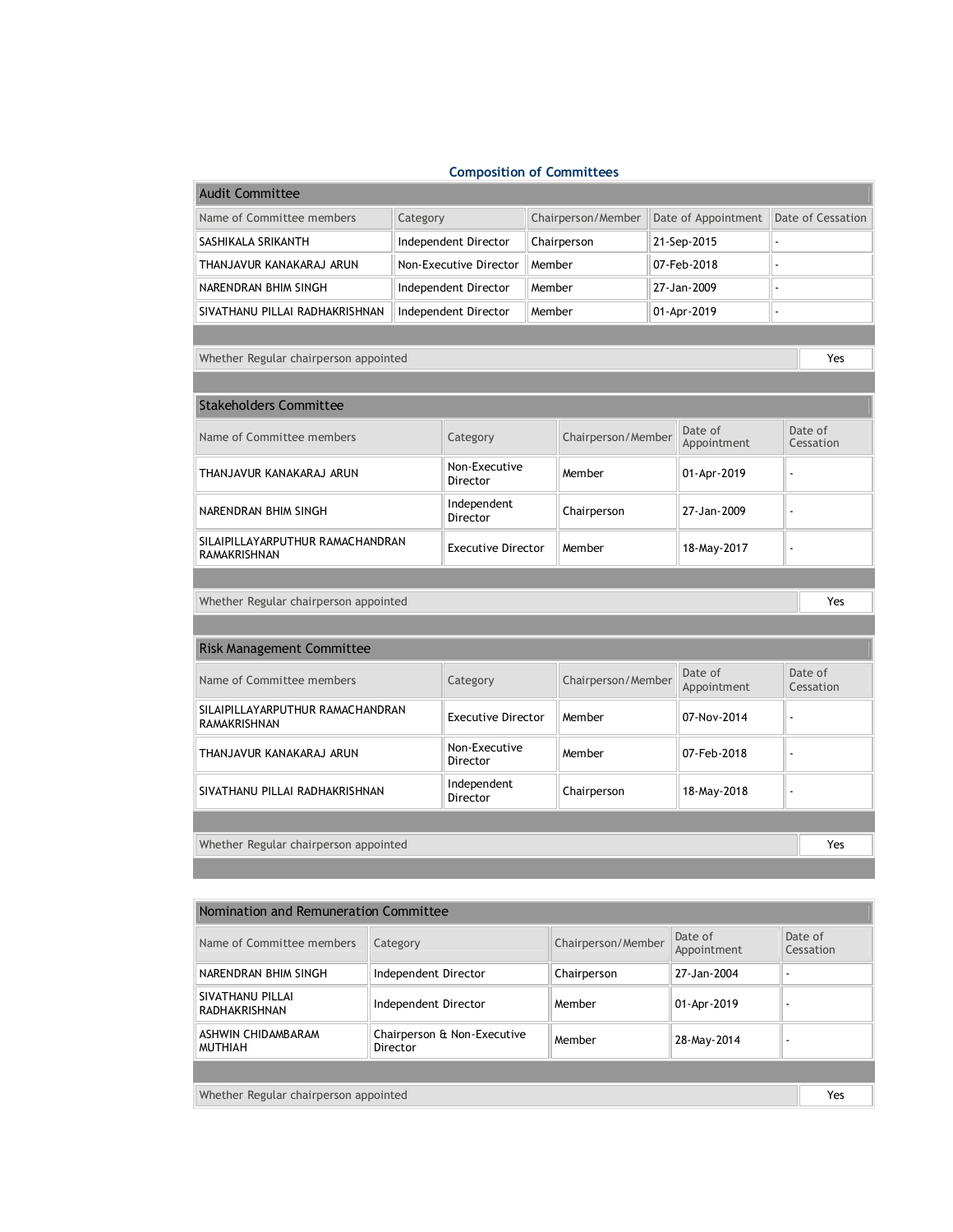| $Date(s)$ of<br>Meeting (if any)<br>in the previous<br>quarter                   | Whether<br>requirement of<br>Ouorum met * | Number of<br><b>Directors</b><br>present * | Number of<br>Independent<br><b>Directors</b><br>present * | Date $(s)$ of<br>Meeting (if<br>any)<br>in the<br>relevant<br>quarter |
|----------------------------------------------------------------------------------|-------------------------------------------|--------------------------------------------|-----------------------------------------------------------|-----------------------------------------------------------------------|
| 27-MAR-2019                                                                      | Yes                                       | 8                                          | 5                                                         | $23-MAY-$<br>2019                                                     |
| 12-FEB-2019                                                                      | Yes                                       | 10                                         | 5                                                         | $23-MAY-$<br>2019                                                     |
| Maximum gap<br>between any two<br>consecutive<br>meetings (in<br>number of days) |                                           |                                            |                                                           | 56                                                                    |

#### **Meeting of Board of Directors**

| Name of the<br>Committee                        | Date(s) of meeting<br>during of the<br>committee in the<br>previous quarter | Date(s) of meeting<br>during of the<br>committee in the<br>relevant quarter | Number of<br><b>Directors</b><br>present | Number of<br>independent<br>directors present |
|-------------------------------------------------|-----------------------------------------------------------------------------|-----------------------------------------------------------------------------|------------------------------------------|-----------------------------------------------|
| Nomination and<br>Remuneration<br>Committee     | 12-FEB-2019                                                                 | 23-MAY-2019                                                                 |                                          | 2                                             |
| <b>Stakeholders</b><br>Committee                | 12-FEB-2019                                                                 | 15-APR-2019                                                                 |                                          |                                               |
| Audit Committee                                 | 12-FEB-2019                                                                 | 23-MAY-2019                                                                 |                                          | 3                                             |
| Nomination and<br>Remuneration<br>Committee     | 27-MAR-2019                                                                 |                                                                             |                                          |                                               |
| <b>Stakeholders</b><br>27-MAR-2019<br>Committee |                                                                             | 23-MAY-2019                                                                 |                                          |                                               |
| Risk Management<br>14-FEB-2019<br>Committee     |                                                                             |                                                                             |                                          |                                               |
| Maximum gap between any two                     | consecutive meetings (in number of days)                                    |                                                                             |                                          | 99                                            |

## **Meeting of Committees**